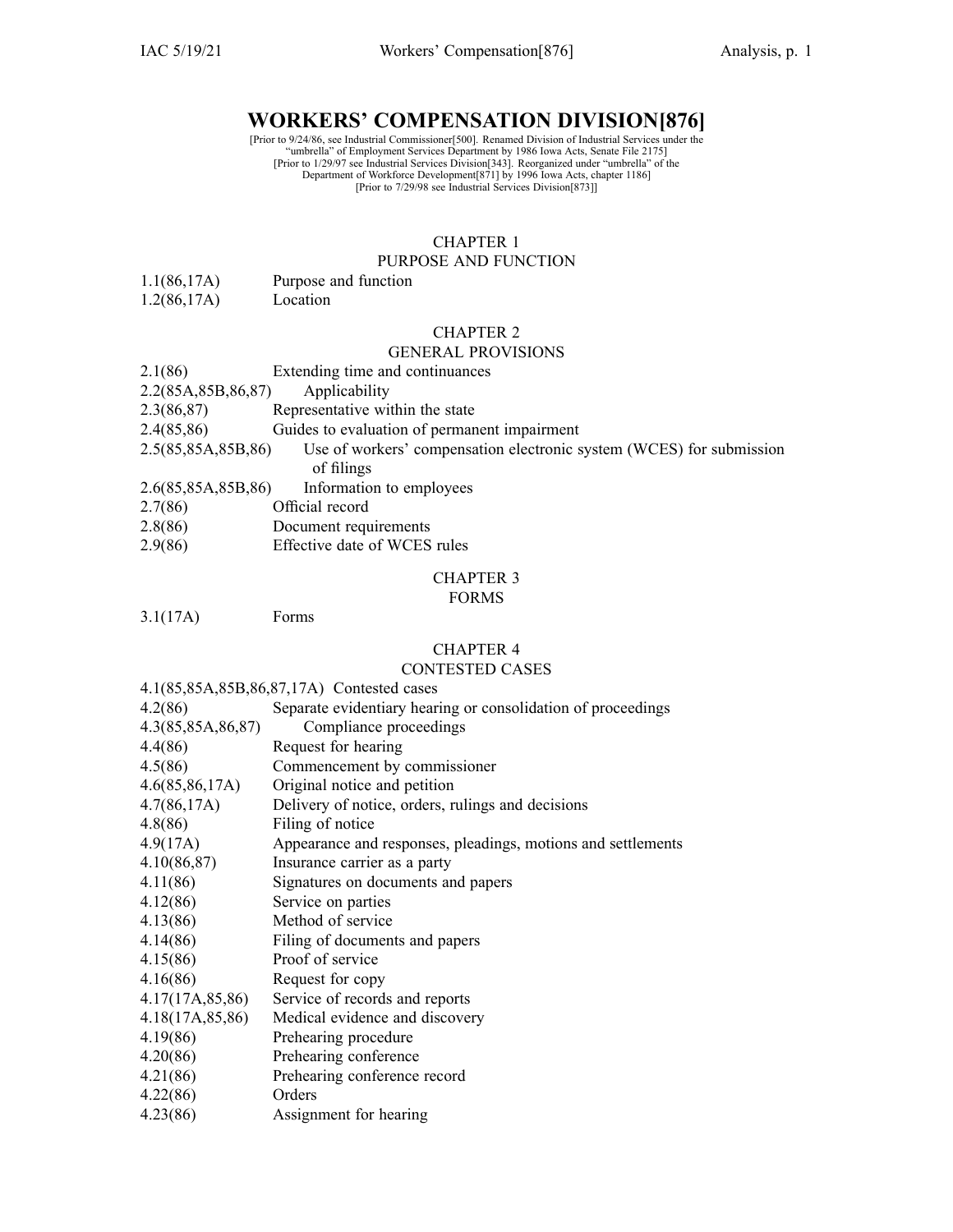| 4.24(17A, 86)     | Rehearing                                          |
|-------------------|----------------------------------------------------|
| 4.25(17A, 86)     | Appeal when rehearing requested                    |
| 4.26              | Reserved                                           |
| 4.27(17A, 86)     | Appeal                                             |
| 4.28(17A, 86)     | Briefing requirements on appeal                    |
| 4.29(86,17A)      | Review upon motion                                 |
| 4.30(86,17A)      | Transcript on appeal or review                     |
| 4.31(86)          | Completion of contested case record                |
| 4.32(86,17A)      | Recording of proceedings                           |
| 4.33(86)          | Costs                                              |
| 4.34(86)          | Dismissal for lack of prosecution                  |
| 4.35(86)          | Rules of civil procedure                           |
| 4.36(86)          | Compliance with order or rules                     |
| 4.37(86,17A)      | Waiver of contested case provisions                |
| 4.38(17A)         | Recusal                                            |
| 4.39(17A, 86)     | Filing by facsimile transmission (fax)             |
| 4.40(73GA,ch1261) | Dispute resolution                                 |
| 4.41 to 4.44      | Reserved                                           |
| 4.45(17A, 86)     | Length of briefs                                   |
| 4.46(17A, 85, 86) | Contested case proceedings—health service disputes |
| 4.47              | Reserved                                           |
| 4.48(17A,85,86)   | Application for alternate care                     |
| 4.49(17A, 85, 86) | Method of holding hearing                          |
| 4.50(85)          | Vocational training, education, and supplies       |
| 4.51(86)          | Agency notice of judicial review matters           |
| 4.52(86)          | Rules of electronic procedure                      |

# CHAPTER 5

# DECLARATORY ORDERS

- 5.1(17A) Petition for declaratory order
- 5.2(17A) Notice of petition
- 5.3(17A) Intervention
- 5.4(17A) Briefs
- 5.5(17A) Inquiries
- 5.6(17A) Service and filing of petitions and other papers
- 5.7(17A) Consideration
- 5.8(17A) Action on petition
- 5.9(17A) Refusal to issue order
- 5.10(17A) Contents of order—effective date
- 5.11(17A) Copies of orders
- 5.12(17A) Effect of <sup>a</sup> declaratory order
- 5.13(17A) Filing fee

# CHAPTER 6

#### SETTLEMENTS AND COMMUTATIONS

- 6.1(85,86) Settlements under Iowa Code section [85.35](https://www.legis.iowa.gov/docs/ico/section/85.35.pdf)
- 6.2(85,86) Commutation
- 6.3(85,86) Commutation tables
- 6.4(85,86) Forms for commutation
- 6.5(85) Statement of awareness
- 6.6(86) Twenty-page limitation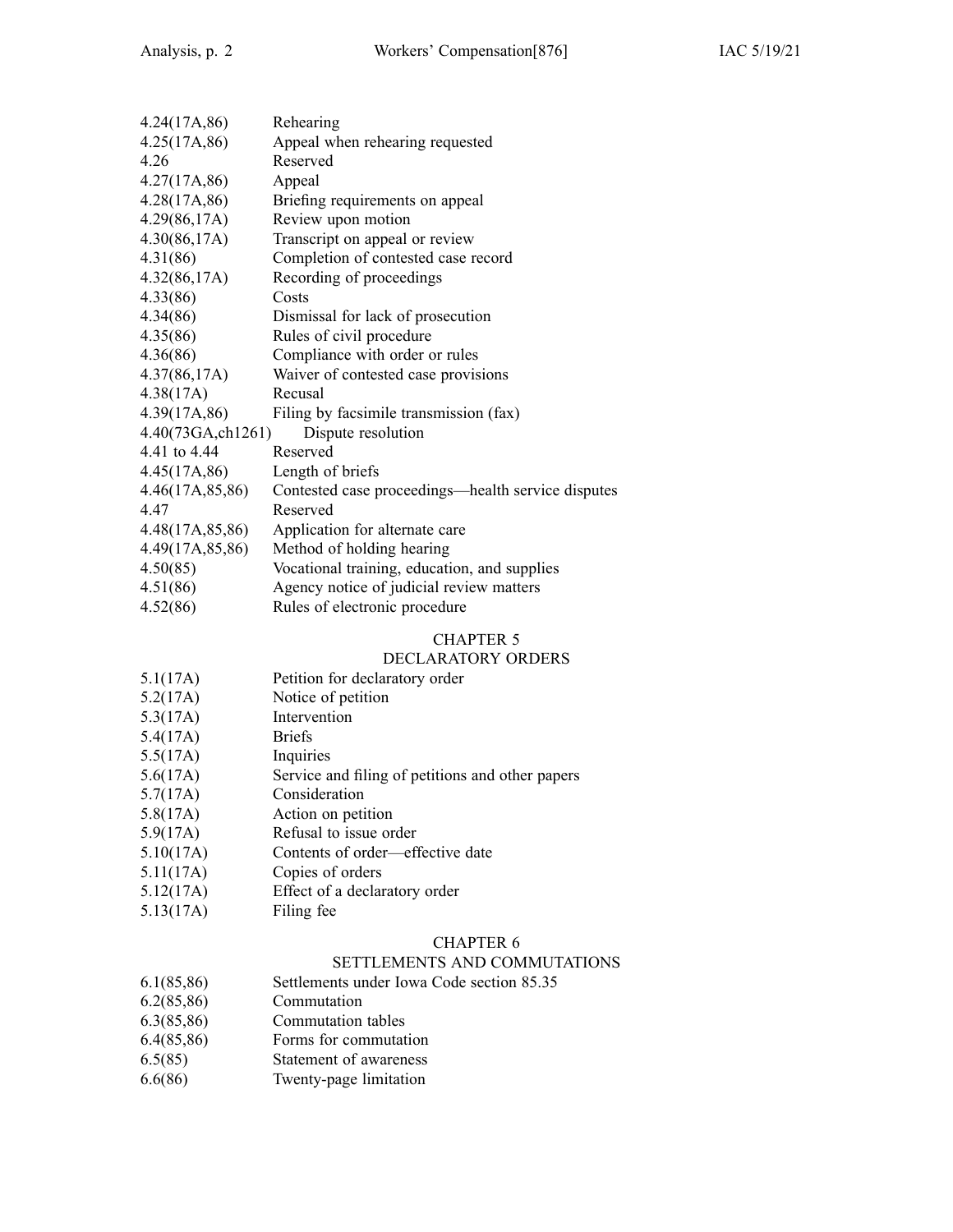| 6.7(85,86) | Claimant statement                |
|------------|-----------------------------------|
| 6.8(85,86) | Failure to timely file settlement |

# CHAPTER 7

#### PETITION FOR RULE MAKING (Uniform Rules)

- 7.1(17A) Petition for rule making
- 7.3(17A) Inquiries

#### CHAPTER 8

#### SUBSTANTIVE AND INTERPRETIVE RULES

- 8.1(85) Transportation expense
- 8.2(85) Overtime

8.3 Reserved

- 8.4(85) Salary in lieu of compensation
- 8.5(85) Appliances
- 8.6(85,85A) Calendar days—decimal equivalent
- 8.7(86) Short paper
- 8.8(85,17A) Payroll tax tables
- 8.9(85,86) Exchange of records
- 8.10(85B) Apportionment of age-related loss for occupational hearing loss claims
- 8.11(85) Offer of suitable work

#### CHAPTER 9

# PUBLIC RECORDS AND FAIR INFORMATION PRACTICES

(Uniform Rules)

| $9.1(17A, 22, 85-87)$  | Definitions                                                                                  |
|------------------------|----------------------------------------------------------------------------------------------|
| $9.3(17A, 22, 85-87)$  | Requests for access to records                                                               |
| $9.6(17A, 22, 85-87)$  | Procedure by which additions, dissents, or objections may be entered into<br>certain records |
| $9.8(17A, 22, 85-87)$  | Notice to suppliers of information                                                           |
| $9.9(17A, 22, 85-87)$  | Disclosure without the consent of the subject                                                |
| $9.10(17A, 22, 85-87)$ | Routine use                                                                                  |
| $9.11(17A, 22, 85-87)$ | Release to subject                                                                           |
| $9.12(17A, 22, 85-87)$ | Availability of records                                                                      |
| $9.13(17A, 22, 85-87)$ | Personally identifiable information                                                          |
|                        |                                                                                              |

9.14(17A,22,85-87) Applicability

# CHAPTER 10

## INFORMAL DISPUTE RESOLUTION PROCEDURES

| 10.1(17A, 85, 86) | Informal dispute resolution procedures |
|-------------------|----------------------------------------|
| 10.2              | Reserved                               |
| 10.3(17A, 85, 86) | Health service dispute resolution      |

#### CHAPTER 11

#### ELECTRONIC DATA INTERCHANGE (EDI)

- 11.1(85,86) Purpose
- 11.2(85,86) Definitions
- 11.3(85,86) Form of reporting
- 11.4(85,86) Manner of reporting
- 11.5 Reserved
- 11.6(85,86) Mandatory reporting deadline
- 11.7(85,86) Required reports